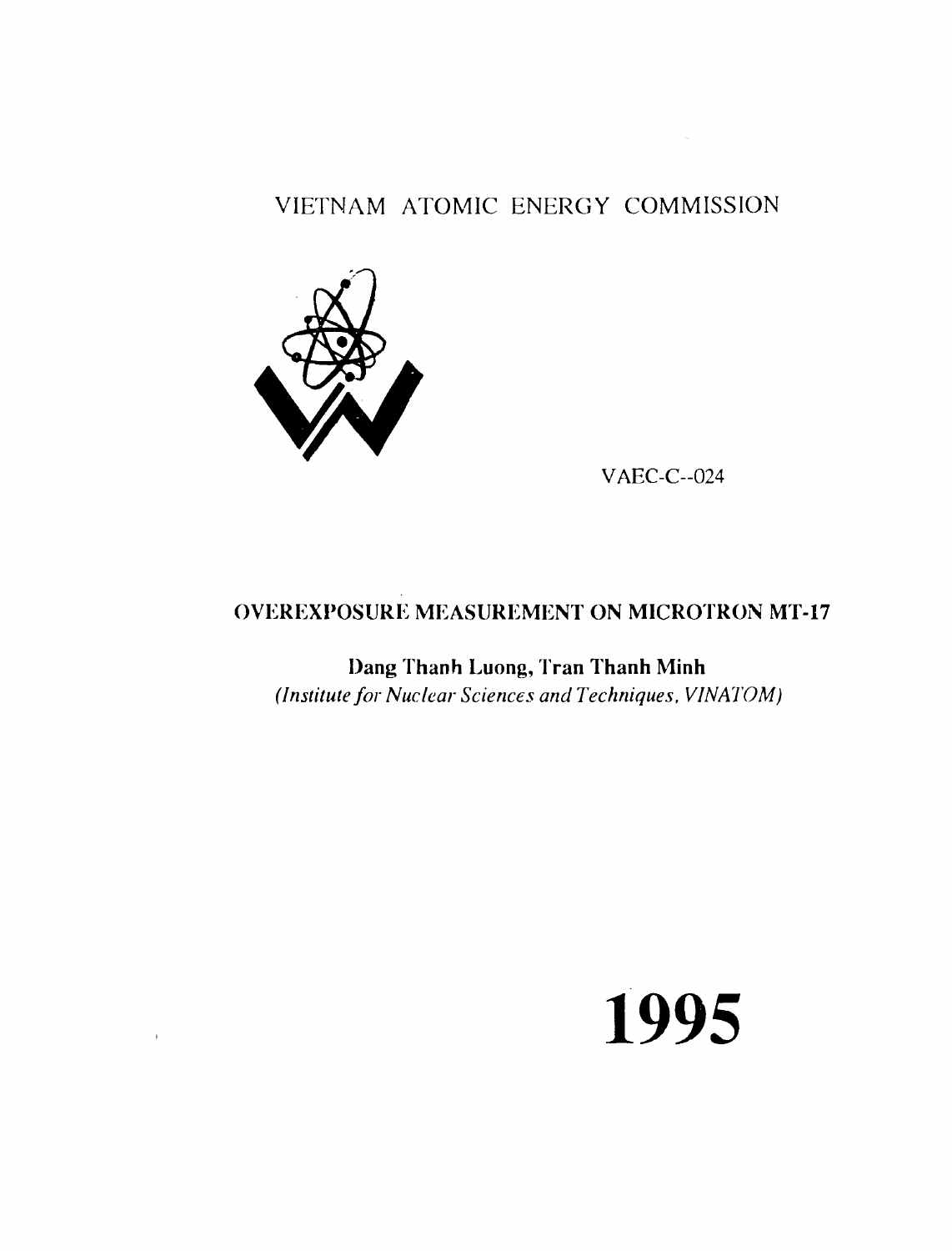### Hditor: Dr. Hoang Dae Luc

## *ABSTRACT*

Overexposure measurement on microtron MT-17. Dang Thanh Luong, Tran Thanh Minh. *(Institute for Nuclear Sciences and Techniques, VINATOM).* VAEC-C-024.

On 11 November 1992, the Radiation accident happened at the channel of the high energy photon beam generated by stopping 15 MeV accelerated electron on the tungsten target of Microtron MT-17. One physicist has been exposed to the high energy photon beam. The purposes of this work are the determination of overexposure from backscatter and primary beams to estimate the whole body and hand doses received by the victim. It was found that the upper parts of his body may be received the dose from 1.0 Gy to 5.0 Gy per 4 min. of the exposure; the dose received by victim's hands is in interval of 30-50 Gy.

Vietnam Atomic Hnergy Commission, Hanoi, 1994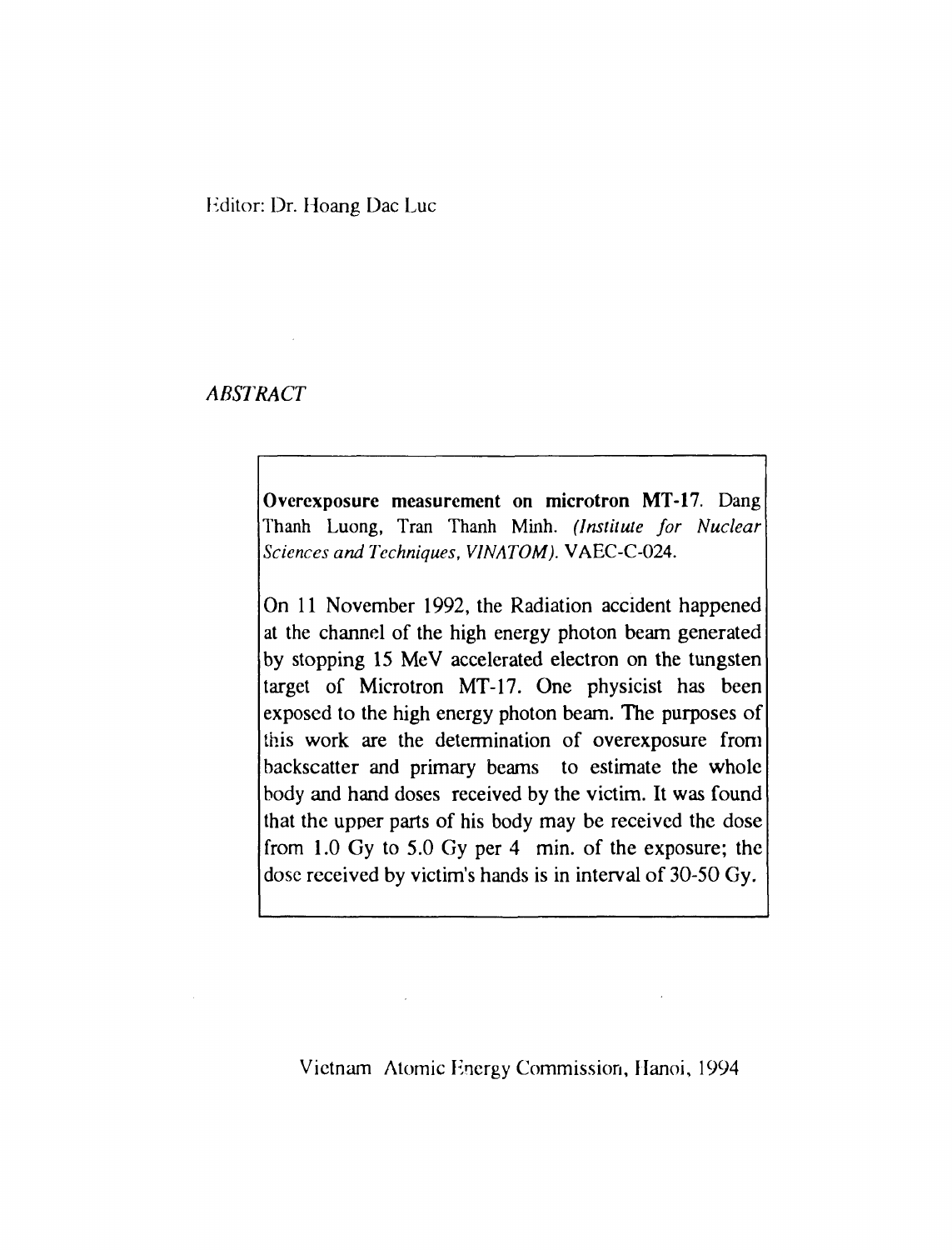### **/.** *Technical data :*

1-1 TECHNICAL DATA OI" MICROTRON MT-17.

All experiments were performed in the following regime of the operation :

Accelerated electron current (beam current) varied from 1µA to  $3<sub>u</sub>A$ .

> Target: W- tungsten Collimator angle : 6 ° The microtron MT-17 was operated without the shutter

1-2. MEASURING EQUIPMENTS:

Universal ToLeDo-TL Reader 654D, Vinten Instruments, UK.

VINATOM TLDs -  $CaF_2$  - N, NRPB TLDs - LiF and NRPB film badges.

Farmer Dosimetry system 2570/1A, Ionization chambers NE 2581/675,

> NE2530/598 NE water phantom : 21.5 x 21.5 x 11.5 cm<sup>3</sup> IAEA water phantom :  $30 \times 30 \times 30$  cm<sup>3</sup>

## *2. Experimental*

The electron channel with the target W- Tungsten was located in the paraffin shelling box of 10 cm wall thickness and surrounded by the lead bricks of 10 cm thickness. F'ive experiments were arranged for determining the absorbed dose to the backscattering and primary high energy photon radiation, and another one was designed for investigating on the dependence of dose rates vs. the beam currents.

2-1. *Experiment 1: Investigation on the dependence of the dose rate vs. beam currents*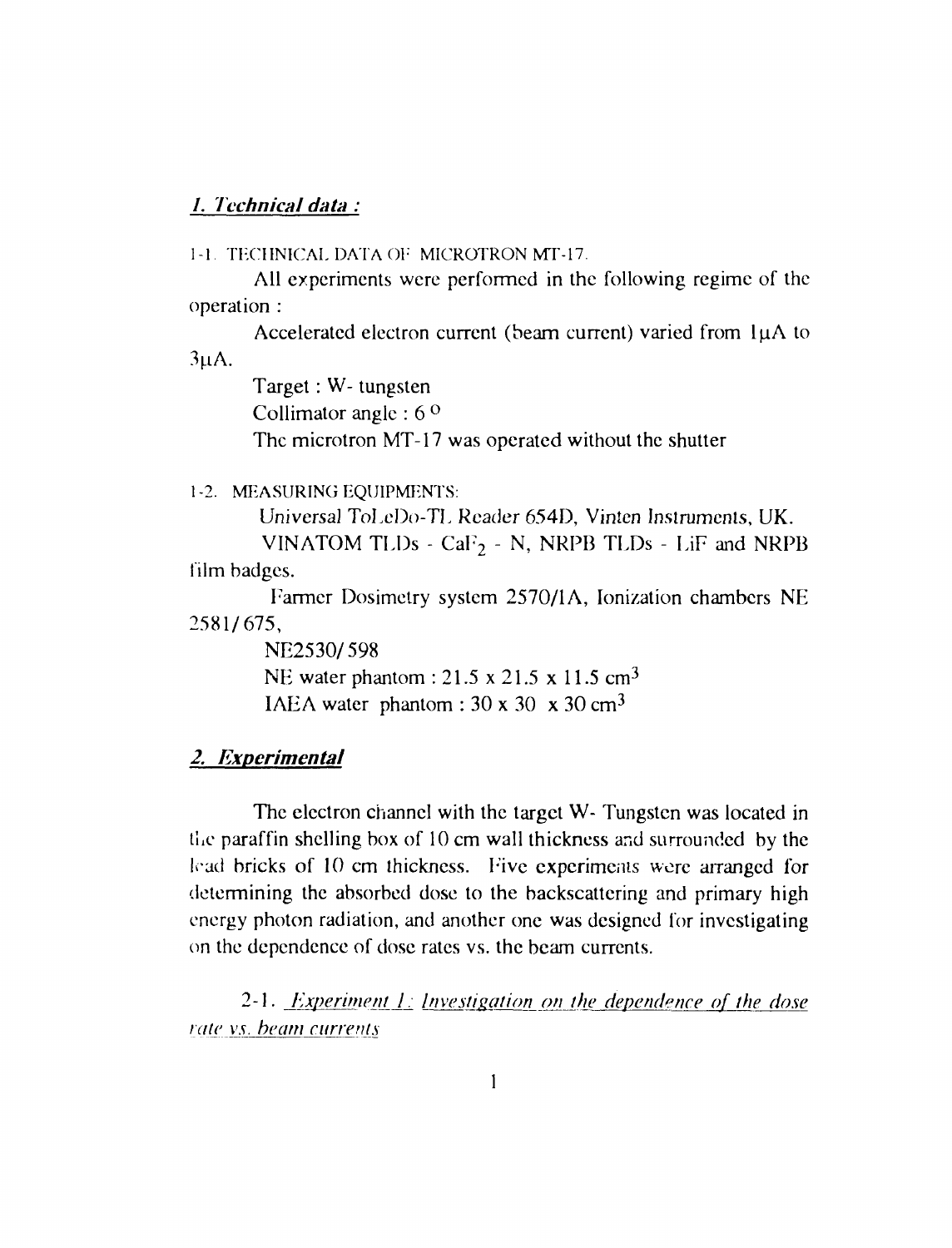The accident occurred when the microtron MT- 17 was operated at the beam current of  $5\mu A$ , and during the time of carrying out the experiments the Microtron MT-17 was able to be operated at the beam current no more than 3uA. It is necessary to investigate the dependence of dose rates upon the beam currents so that the actual dose received by the victim will be estimated.

The measurements have been done at 20 cm of water depth and source surface distance SSD = 100 cm .

The experimental data can be fitted by following formula:

 $D_w(20) = A * I + B$  (1)  $D_w$  (20) - Absorbed dose rate at 20 cm of water depth with  $SSD = 100$  cm - Absorbed dose rate is measured in the unit of [ Gy/h  $\vert$ I - Beam currents  $\lceil \mu A \rceil$ A, B - fitting constants

$$
A = (17.724 \pm 0.003) \text{ Gy/h / } \mu\text{A}
$$
  
B = (1.470 \pm 0.006) Gy/h

Using the formula 1 the absorbed dose rates at 20 cm of water depth at different beam current values can be calculated ( see table 1 )

| Beam current                      | $1 \mu A$ | $2 \mu A$ | $3 \mu A$ | $4 \mu A$ | $5 \mu A$ | $6 \mu A$ |
|-----------------------------------|-----------|-----------|-----------|-----------|-----------|-----------|
| $ D_{\mathbf{w}}(20) G$ y $\hbar$ | 19.19     | 36.29     | 54.64     | 72.37     | 90.09     | 107.81    |
| Normalized<br>value $\%$          | 35        | 67.5      | 100       | 132.4     | 164.9     | 197.3     |

Table 1 .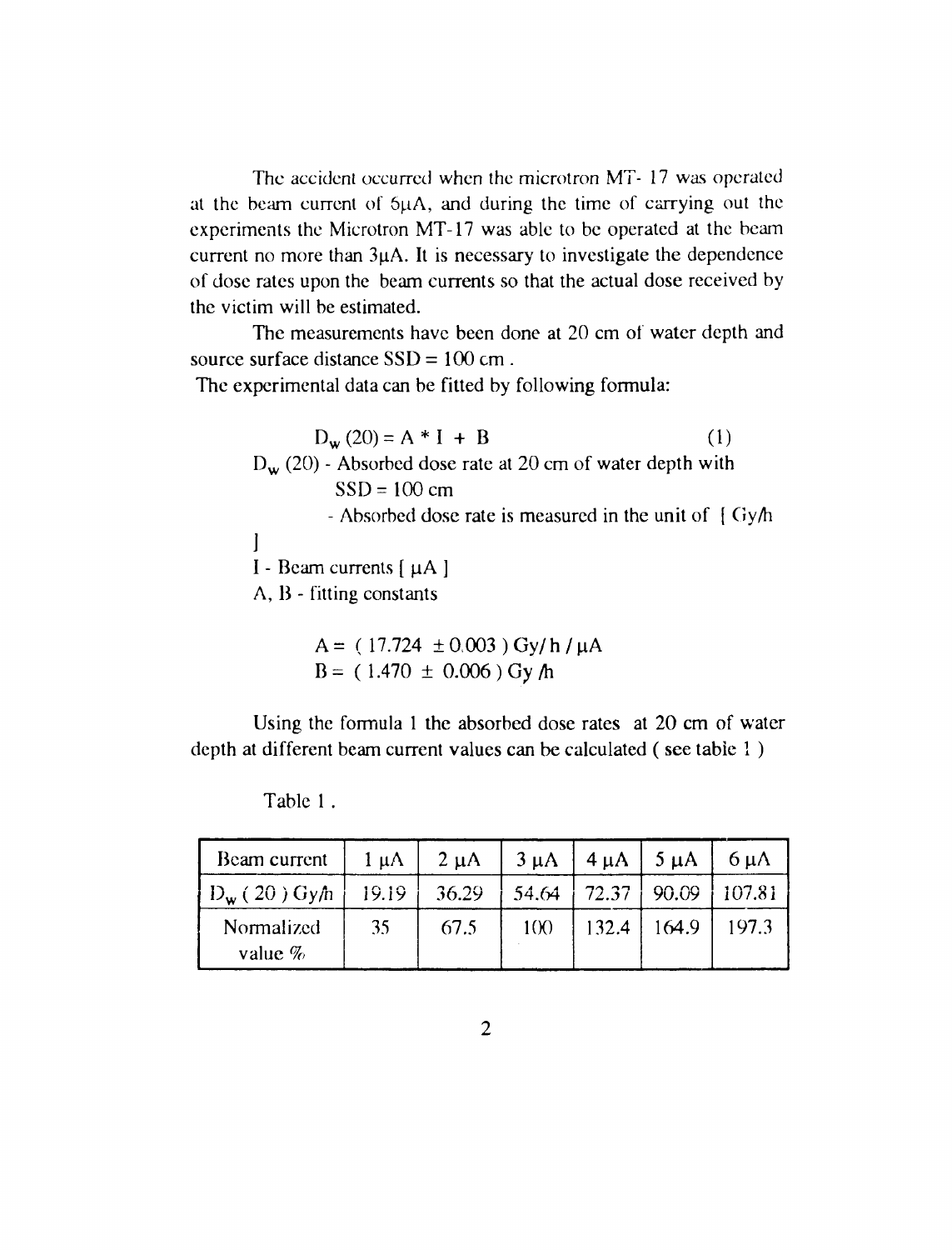It is evident that the absorbed dose rate at beam current of  $6 \mu A$ is nearly double of that at the beam current of  $3 \mu A$ .

#### *2-2. Experiment 2*, *3*

The idea of these experiments is the investigation on the backscattering radiation field generated from the primary high energy photon beam collided ( coming into collision ) with samples and shielding box , which the upper and abdomen parts of the victim's body may be exposed to. Backscattering radiation was measured by VINATOM TLD cassettes made from  $CaF<sub>2</sub> - N$  and NRPB TLD and film badges, that were brought here by IAEA's expert Ms. John S. Wheatley . The TLDs were attached on the surface of NE water phantom as it was showed in Fig. 1 and 2 . Besides the NRPB dosimeters both of TLD and film dosimeter were exposed in Calibration facility OB/ 6 Buchler Standard source at I - VILAS - 17 (Viet Nam standard Laboratory - 17 ) for comparison. The results of this intercomparison were showed in the table 2

| <b>NRPB</b><br>dosimeter | Evaluated<br>value $*$ | Reference<br>value  |  |
|--------------------------|------------------------|---------------------|--|
| TLD                      | $9.7$ mSv              | $16$ mS $v$         |  |
| Film                     | $8.1$ mS $v$           | $10 \,\mathrm{mSv}$ |  |

Table 2.

\* *The data was informed by Mr. John S. Wheatley from NRPB.* 

The TLDs and film badges were processed at VINATOM and NRPB independently. The result of absorbed doses from backscattering radiation measured by VINATOM's and NRPB's dosimeters were showed in table 3. All dosimeters have been exposed to radiation beam for 4 minutes and at the beam current of  $3\mu\Lambda$ .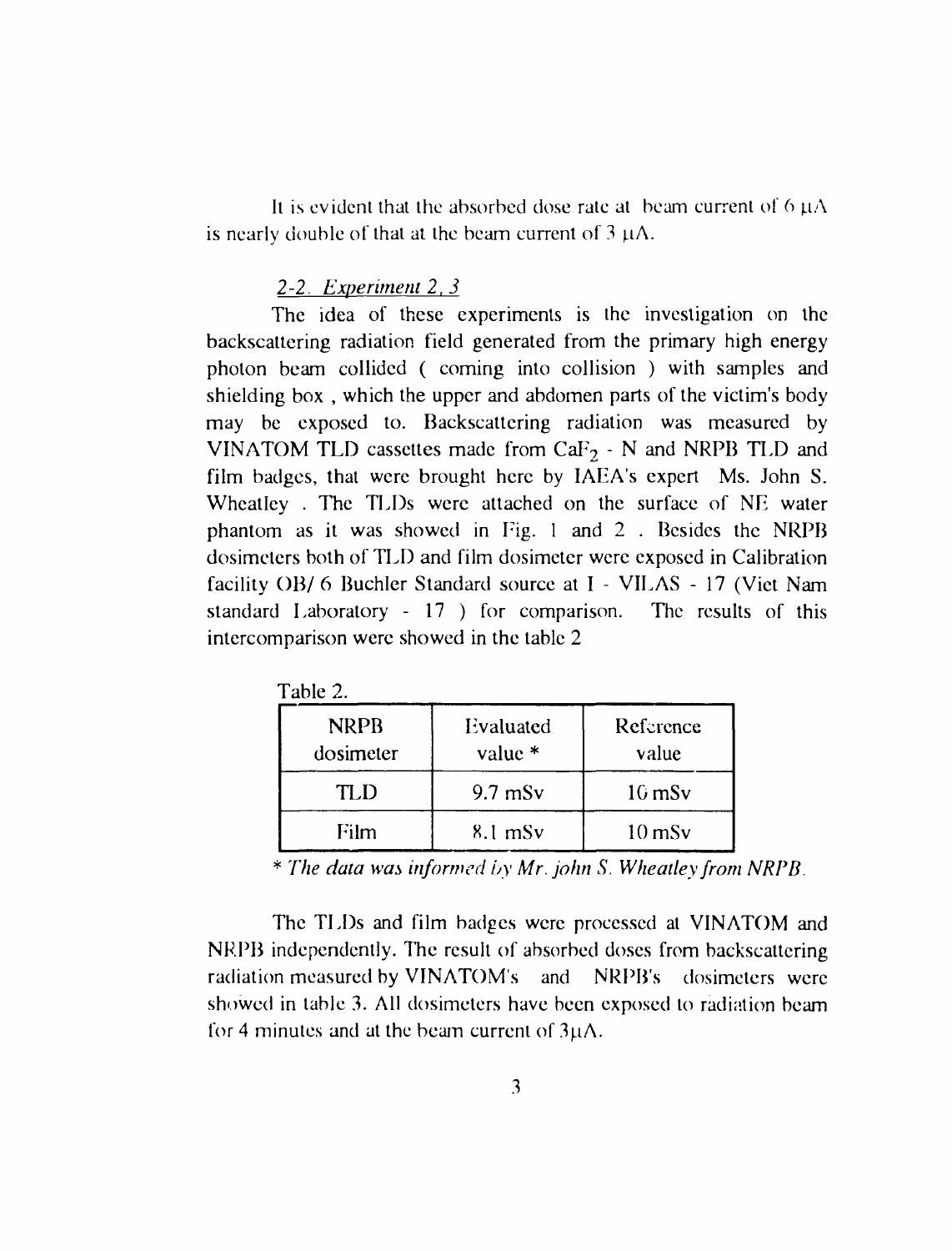| Table 3.       |                                         |                                                 |  |  |
|----------------|-----------------------------------------|-------------------------------------------------|--|--|
| Meas.<br>point | $VINATOR - TI$<br>$K_{\text{air}}$ , Gy | NRPB's -Dosimeter<br>$\widetilde{K_{air}}$ , Gy |  |  |
| E              | 0.48                                    | $0.16*$                                         |  |  |
| G              | 0.69                                    | $0.78$ **                                       |  |  |
| H              | 1.54                                    | $2.60*$                                         |  |  |
|                | 2.62                                    | $2.85$ **                                       |  |  |

<sup>\*</sup> *measured by film badges*  \*\* *measured by TLD* 

# *2 - 3. Experiment 4.5*

In this experiment the ionization chamber NE 2530/ 598 was used for determining the absorbed dose rates at the points, where the victim's head was approximately located. The experimental arrangement was showed in figures 3 and 4. Table 4 presents the results of measuring.

| 1 ADIC 4.      |                    |                                |  |  |
|----------------|--------------------|--------------------------------|--|--|
| Meas.<br>point | Dose rates<br>Gy/h | Absorbed dose<br>for 4 min, Gy |  |  |
|                | 2.0                |                                |  |  |
| Bcal           | $18.8*$            | $1.2*$                         |  |  |
| C              | 7.0                | $0.46*$                        |  |  |
| Dcal           | $32.0*$            | $2.13*$                        |  |  |

Table 4.

\* *Calculated values* 

 $\mathbb{R}^2$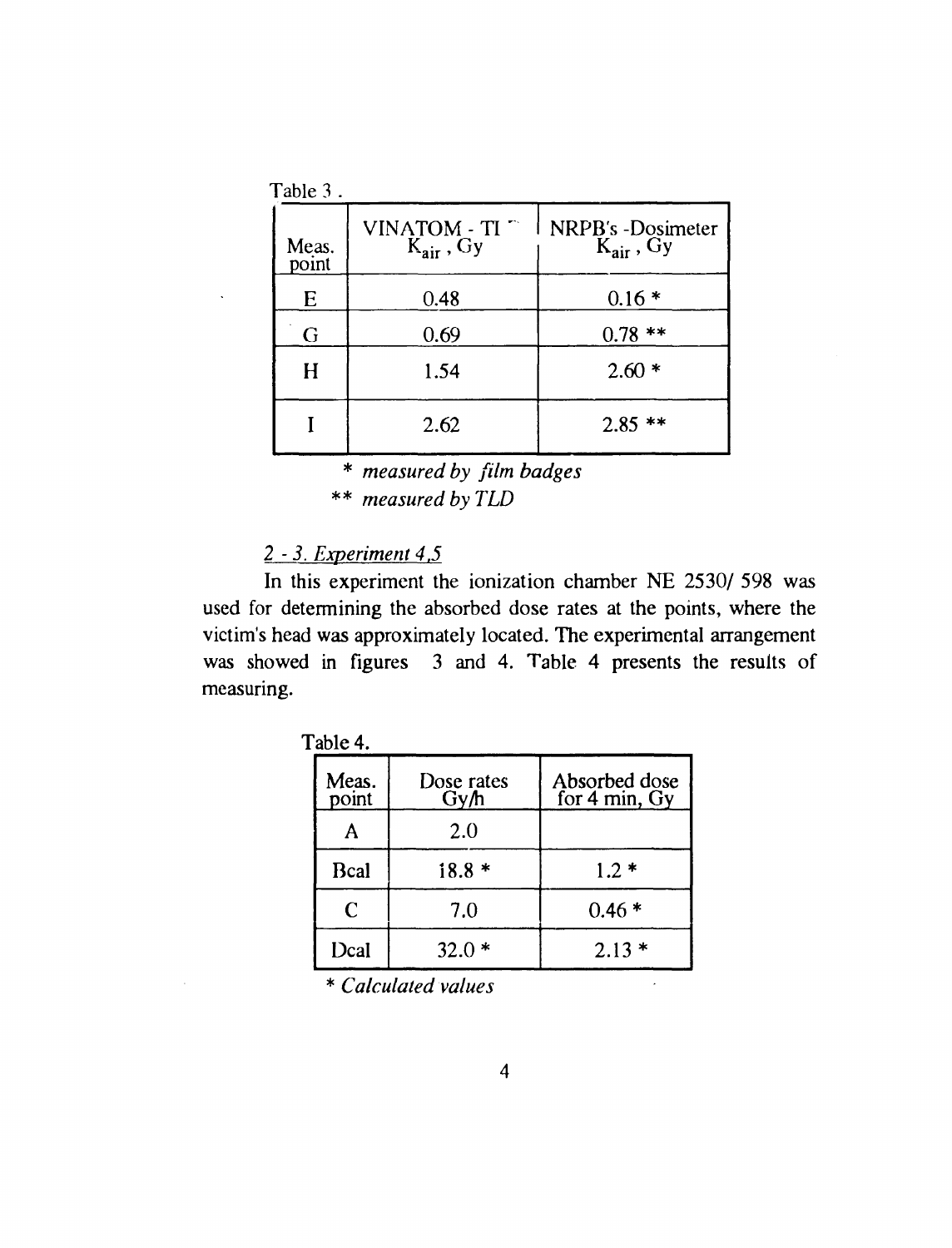2- 4. Experiment 6 : Determining the dose rate of the primary *high photon beam* 

The experiment 6 was set up according to IAEA Technical Report No 277 [1] for determining the absorbed dose to water of the primary high energy photon beam. For measuring the absorbed dose, the shielding box was moved away, IAEA's cube water phantom and Ionization chamber NE2581 were used. The distance from the target to the surface of phantom is of 100 cm and the diameter of the field size is 10 cm.

2-4-1. Determining the photon beam quality:  $SDD = 100 \text{ cm}$   $D_{20}/D_{10} = 0.665$ 

2-4-2 . Determining the absorbed dose to water

According to IAEA Technical Report No 277, when  $D_{20} / D_{10} \ge$ 0.61. The reference depth  $Z_p$  should be of 10 cm

$$
D_W(Z_p) = M_u * S_{wair} * P_u * N_c = 1.13 \text{ Gy/min.}
$$

This value of the absorbed dose rate was measured at the beam current of 3  $\mu$ A so at 6  $\mu$ A D<sub>W</sub>( Z<sub>p</sub>) = 2.23 Gy / min. The dose rates calculated from the later one at the different distances far from the target were presented in the table 5

| $SSD = 5$ cm |                                                                  | $SSD = 10$ cm $\left[ SSD = 15$ cm $\left[ SSD = 20$ cm $\left[ SSD = 30$ cm |  |
|--------------|------------------------------------------------------------------|------------------------------------------------------------------------------|--|
|              | 1075Gy/ min. 268.6Gy/min. 119 Gy/ min. 67 Gy/ min. 29.8 Gy/ min. |                                                                              |  |

Table 5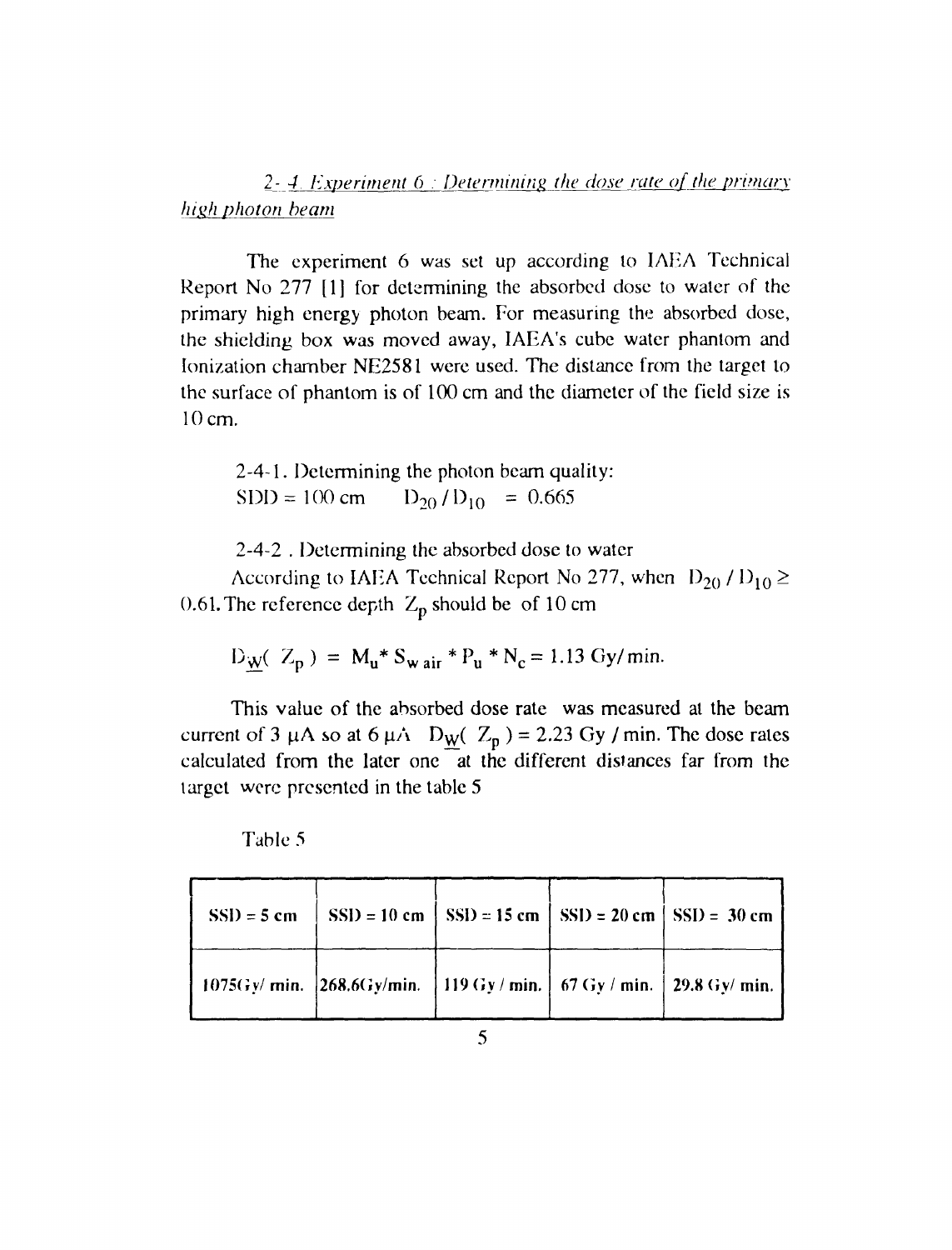### *3/ Discussion:*

 $1/$  From the experiment  $N^{\circ}1$  it was found that the dose rates linearly depend upon the beam currents. The dose rate at the beam current of 6uA will be calculated from the one at the beam current of 3  $\mu$ A by multiplying the factor of 1.97.

2/ The absorbed doses from the backscattering radiation around the shielding box measured by VINATOM and NRPB dosimeters are in the good agreement.

3/ Comparing the values of dose at points  $E \& C$ ,  $D \& I$  it was found that the dose values measured by ionization chamber and TLDs are in the good agreement too.

4/ The results of the backscatering radiation measurements show that there was a very steep dose gradient at the edge of the shielding box, over which the victim was leaning. From these figures it can be suggested that the upper part of victim's body (head, face, breast, abdomen ) may be received the doses from 1.0 Gy to 5.0 Gy per 4 min. of the exposure.

5/ From the interview with the victim, it was clear that the time of manipulating sample in the irradiation compartment ( box ) could not have been more 10-20 seconds. If some approximation is taken into account: time of exposure  $\approx 15$  seconds, the distance from the target to hands is of 10 -15 cm then from the dose rates presented in the table 5 the dose received by victim's hands is in the interval of 30 - 50 Gy. It was reported in [2] that the results of the examination by the Electron Spine Resonance (ESR) method was following : right cuff link of shirt,  $30 \pm 10$  Gy; opposite part of right cuff,  $20 \pm 6$  Gy and the bone from the third right finger, amputated on 23 March 93, 30 Gy. In the letter  $\lceil 3 \rceil$ J Mr. Philippe Vcsseron have informed that the HSR results of measuring the biological samples taken from Hanoi and Paris showed that the doses of the right and left hands were of 40 - 50 Gy and 30 Gy, respectively. The good agreement between the results received by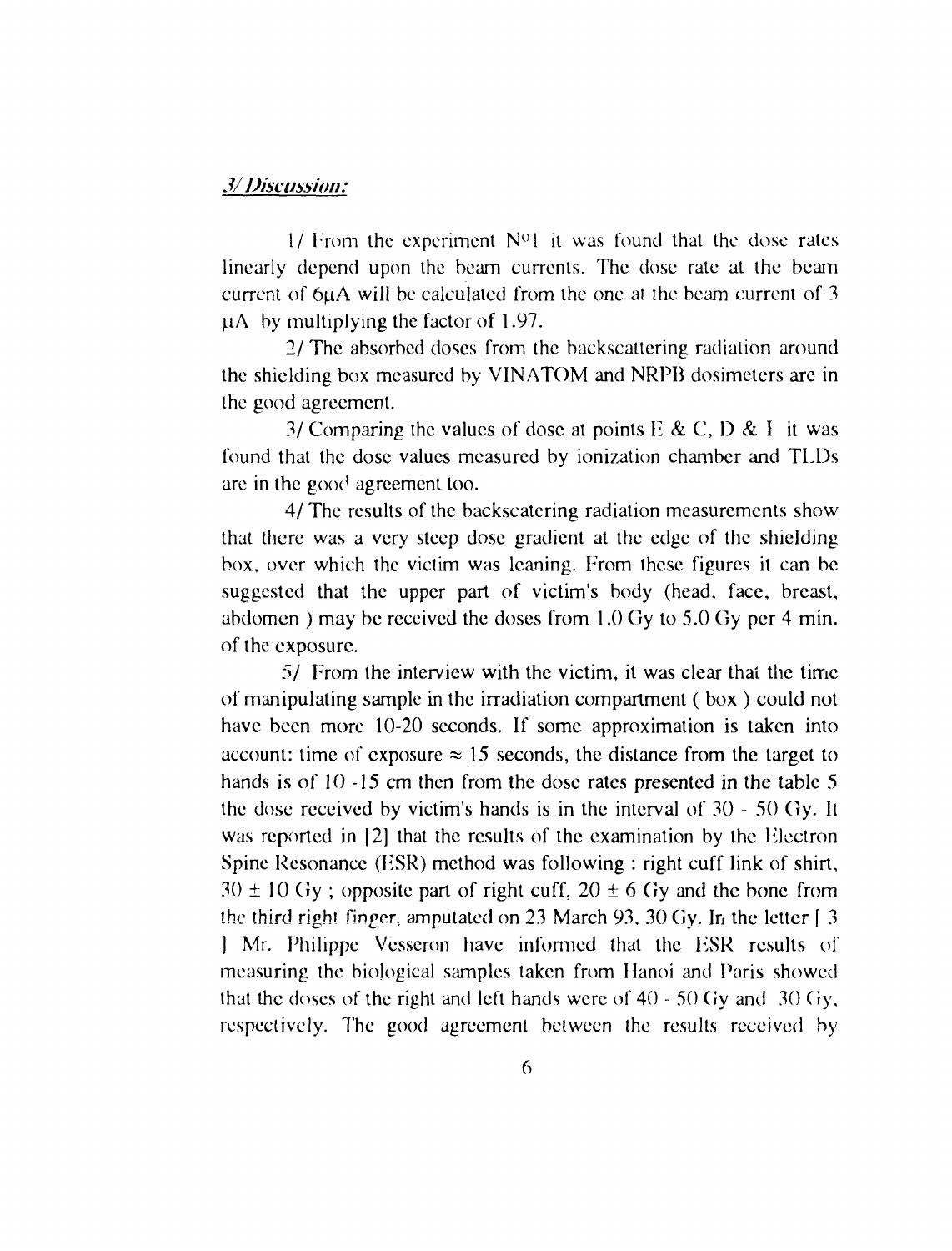different methods and samples confirms their credibility and corresponds to clinical manifestations. However it was regretted that the overexposure measurements were carried out too late so that the results of the above dose measurements were not able to be used for diagnosing and treating the radiation injury at the first stage.

6/ In these experiments the contribution of the beta contamination, neutron components were not taken into account. Figure 5 presents the gamma spectrum of the chicken leg has been exposed to primary high energy photon beam for 4 min. . The peak of 511 KeV was found. The similar effect was registered in the victim's hands.

## *A ckno wlcdgmcnts:*

The authors are thankful to colleagues from the Departments of Nuclear Physics of Institute of Physics for their technical assistance and Mr. Nguyen Tien Nguyen - Director of Vietnam Atomic Energy Commission, Mr. John S. Wheatley for their information useful discussion and Mr. Pham Quang Dien for his attention to this work. Thanks also to Ms. Tran Tuyet Mai, Phan Thi Tuong Van, Nguyen Phuong Dung and Mr. Tran Ngoc Toan for their helps.

#### *Reference:*

- [ 1 ] Absorbed Dose Determination in Photon and Electron Beam IAEA Technical Report Series No. 277, 1987
- [2] Angerika BARABANOVA

End of Mission Report on Radiation Exposure Assessment  $(VIE/9/006)$ 

JAEA,1993

<sup>[3]</sup> The Official Letter to Vietnam National Atomic Energy Commission, July 1993

> *Received on 30 December 1994 Published on 15 January 1995*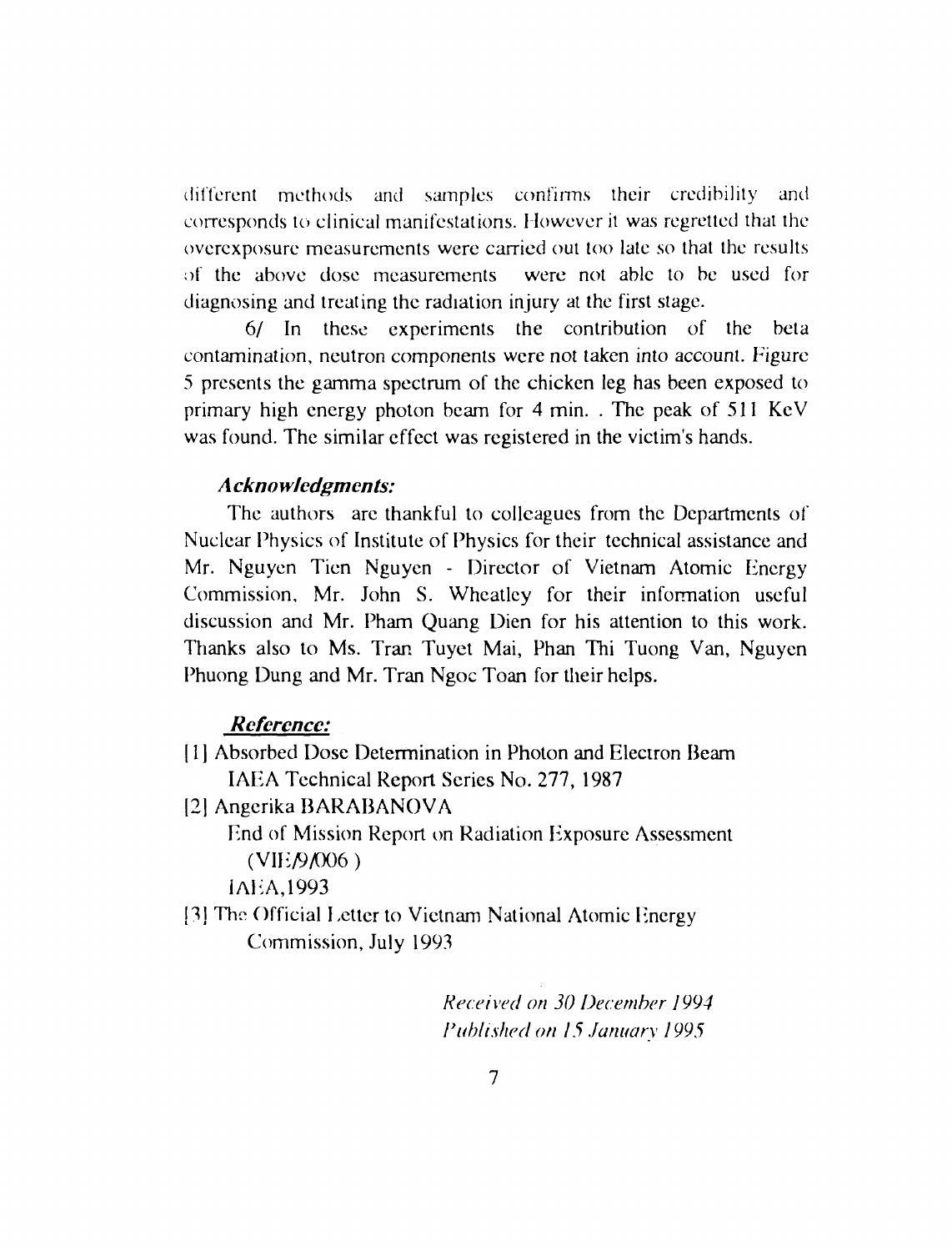

NE Water Phantom

Fig. 1 Experiment No1 Fig.2 Experiment No 2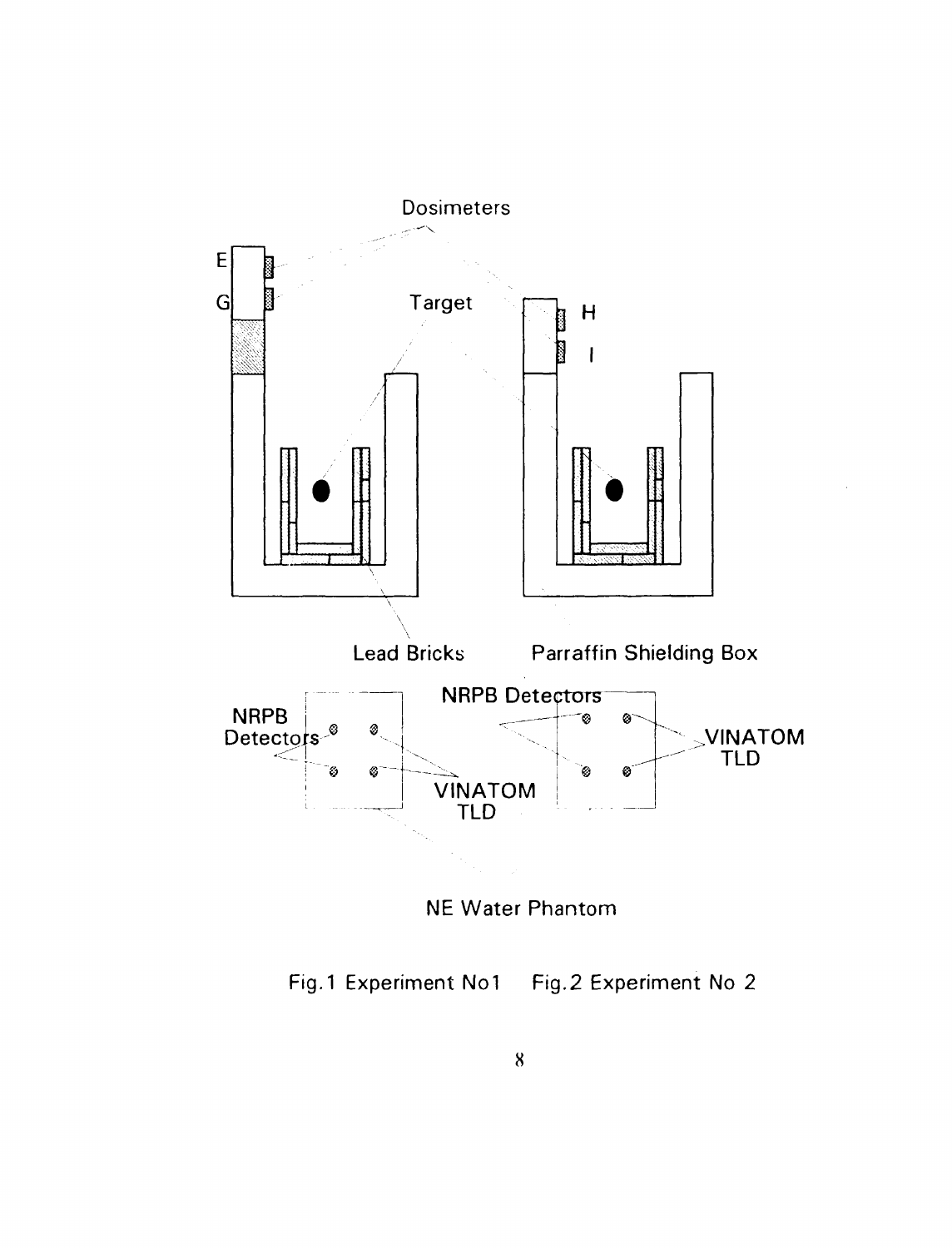





 $\sim$   $\sim$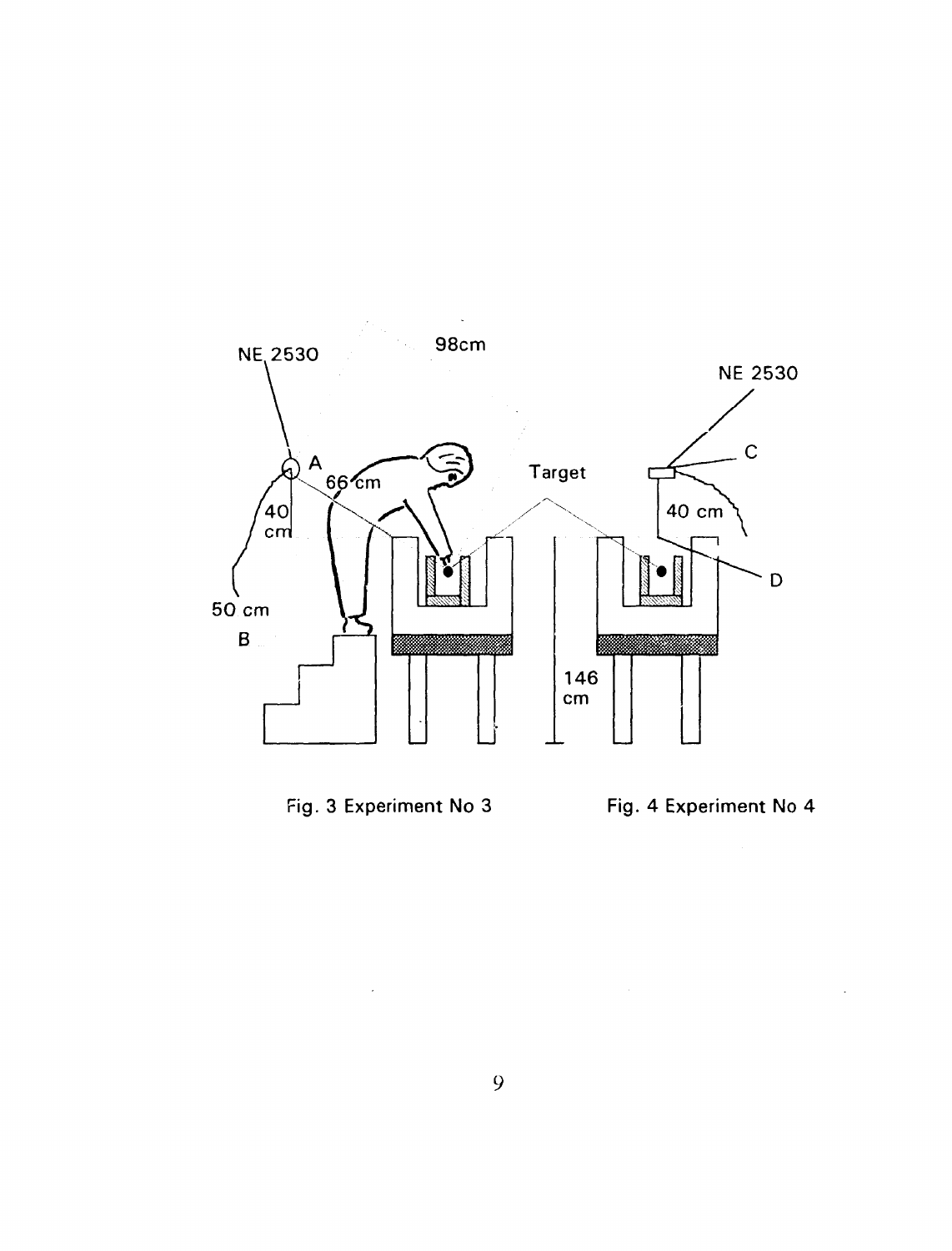

Figure 5 Gamma spectrum of The chicken leg exposed to high energy photon beam for 4 min. at beam current of  $3\mu A$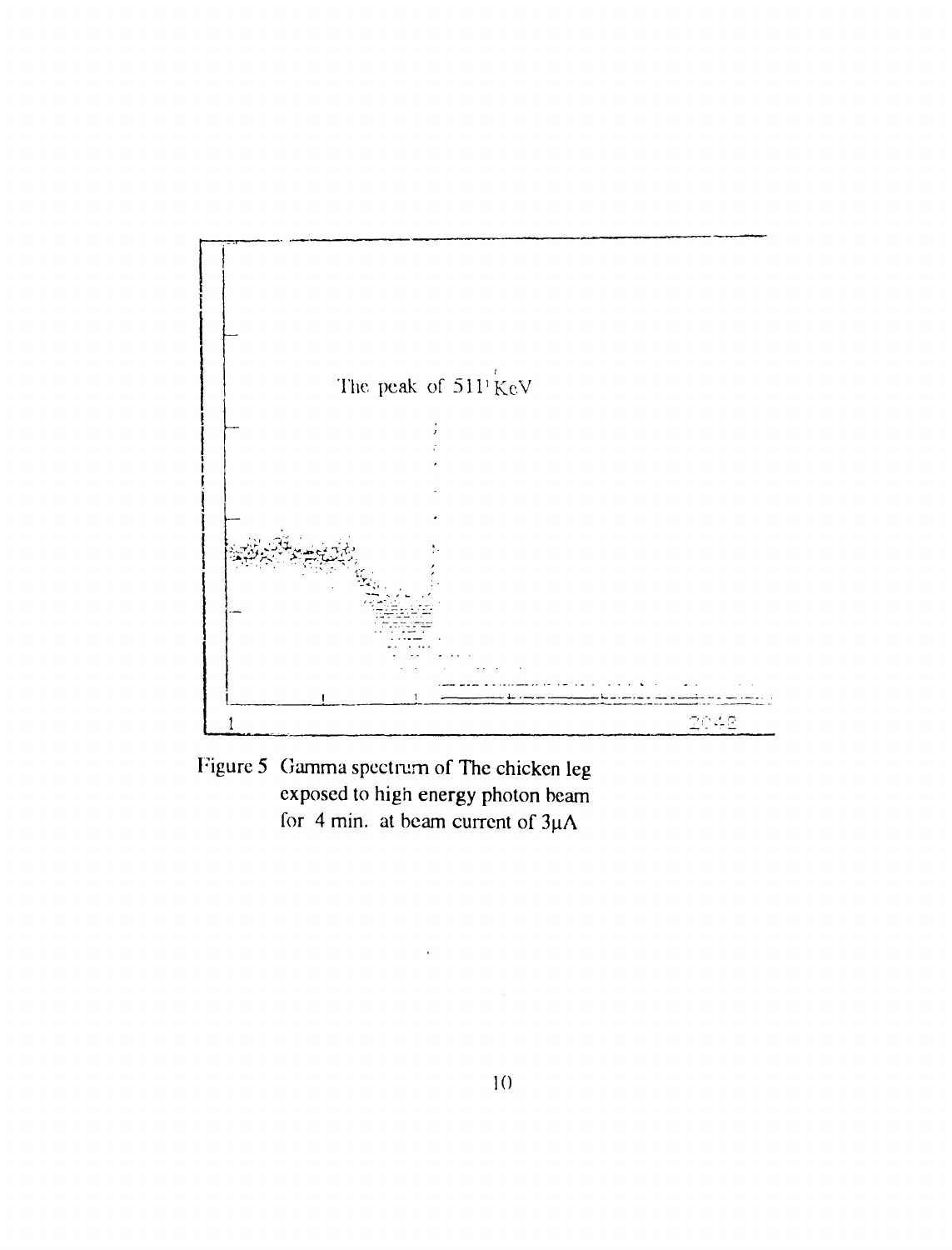# SUBJECT CATEGORIES OF PREPRINTS OF VIETNAM NATIONAL ATOMIC ENERGY COMMISSION

# Index Subject Categories

## **A Physical Science**

- General Physics
- High-Energy Physics
- Neutron and Nuclear Physics

## B Chemistry, Materials and Earth Science

- Chemistry
- Materials
- Earth Science

## C Life **Science**

- All Effects and Various Aspects of

External Radiation in Biology

- Radioisotope Effects and Kinetics.
- Applied Life Science
- Health, Radiation Protection and Environment
- Radiology and Nuclear Medicine.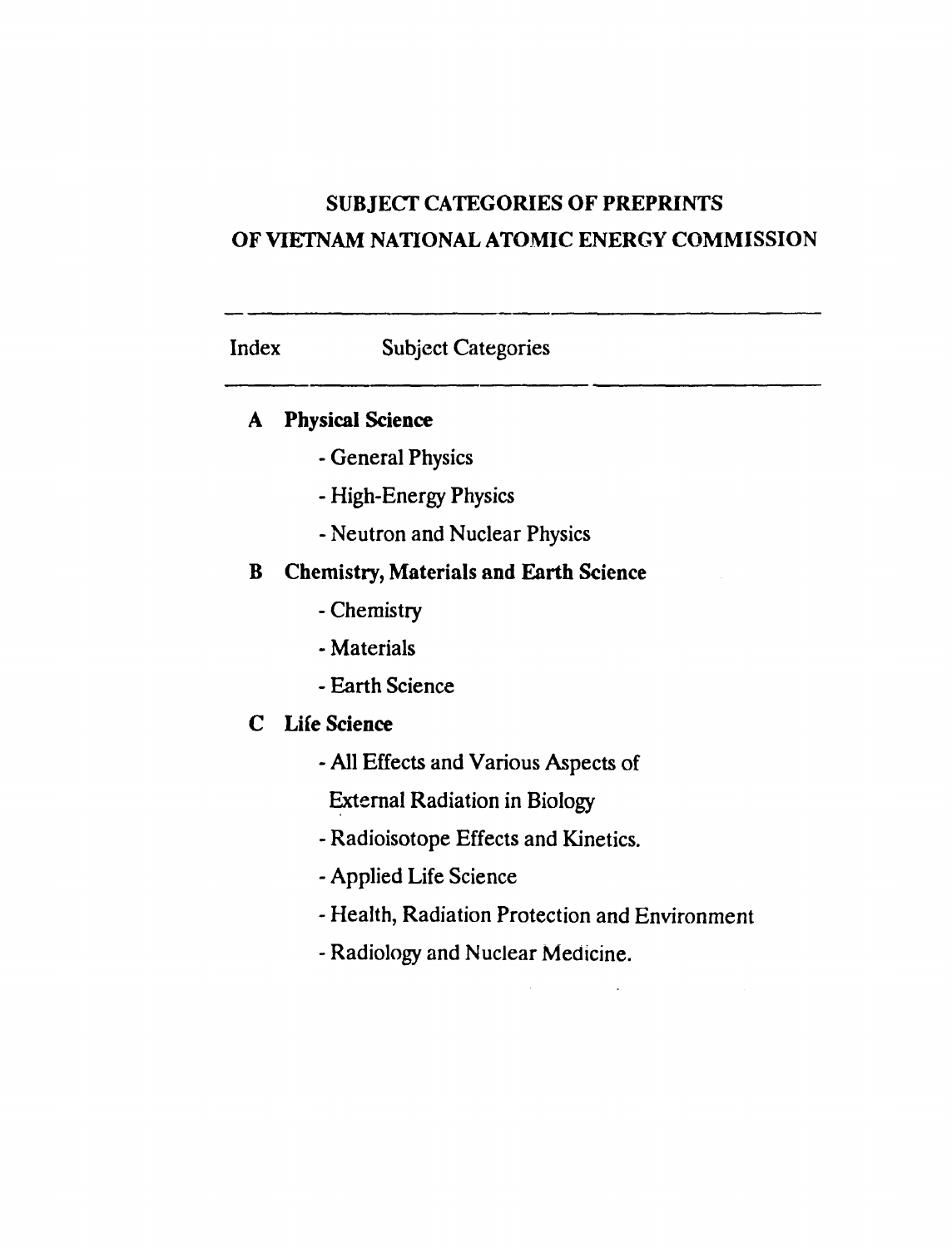# Index Subject Categories

# **D Isotopes, Isotope**

# **and Radiation Applications.**

- Isotopes and Radiation Sources.
- Isotope and Radiation Applications

# **E Engineering and Technology**

- Engineering
- Fission Reactors (General)
- Specific Fission Reactor Types and

Their Associated Plants

- Instrumentation
- Waste Management

# **F Other Aspects of Nuclear Energy**

- Economics and Sociology
- Nuclear Liw, Regulations
- Nuclear iJocumentation
- Safeguards and Inspection
- Mathematical Methods and Computer Codes
- Miscellaneous.